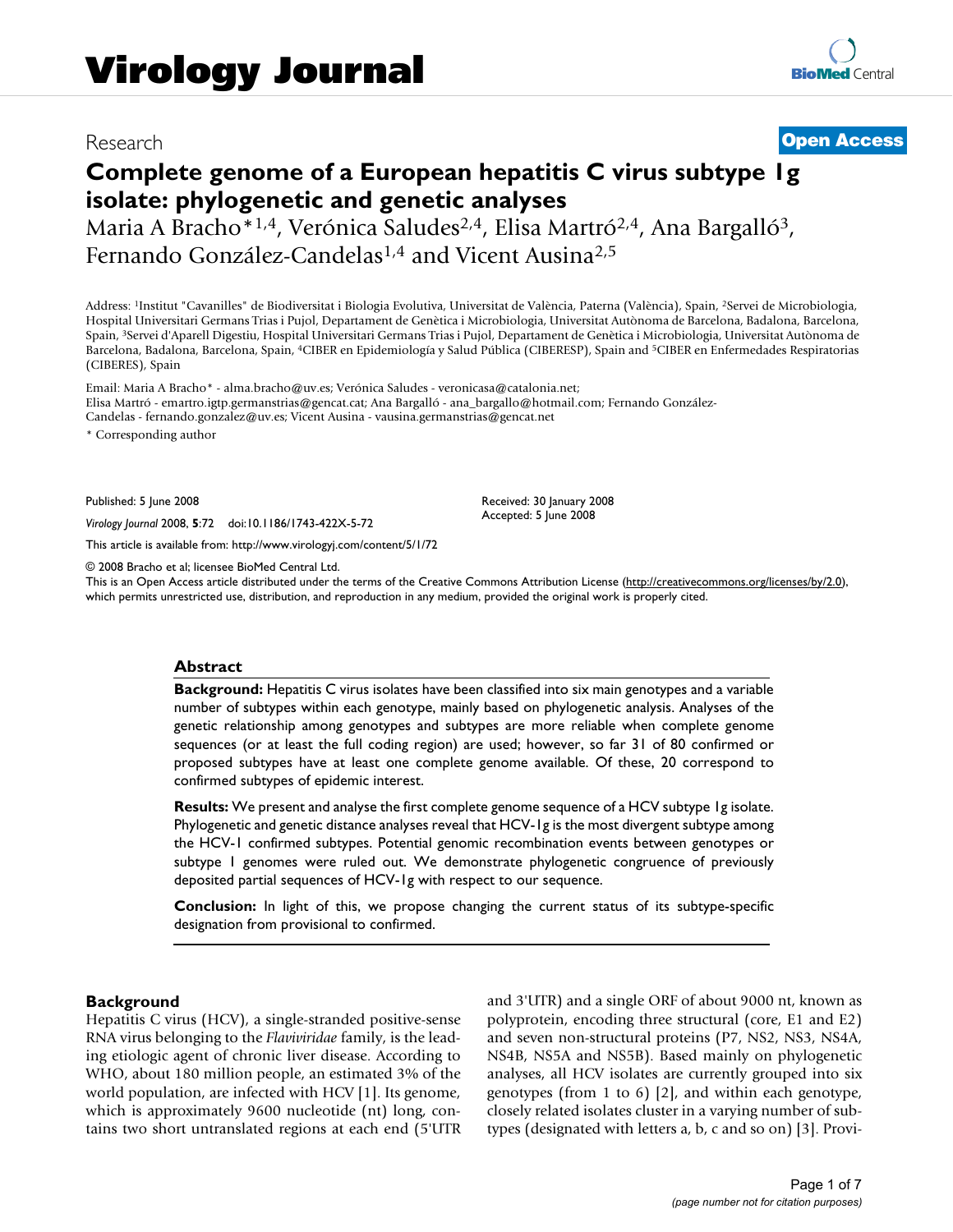sional designation of subtypes requires rigorous phylogenetic analysis of sequences from both the core/E1 region and the NS5B region obtained from three or more different infections. Confirmed designation status is acquired after intensive phylogenetic analysis including, at least, one complete genome sequence of the candidate subtype. Before a new subtype is confirmed, rigorous recombination and phylogenetic analyses should preclude both recombination events between subtypes and significant grouping within any of the confirmed subtypes [3].

Thirteen subtypes of HCV genotype 1 have been described so far (from 1a to 1m). However, only three subtypes (1a, 1b and 1c), for which the complete genome sequence has been obtained, have the status of confirmed subtype. The remaining subtypes (from 1d to 1m), from which only partial sequences are known, have been denoted as provisional. In addition, a complete genotype 1 sequence from an Equatorial Guinea isolate with unassigned subtype is also available [4].

The HCV genotype infecting a patient is important as it influences dose and duration of current antiviral therapy (pegylated alpha interferon plus ribavirin); patients infected with genotype 2 or 3 respond better than those infected with genotype 1 or 4 [5,6]. Apart from being an excellent method for reliable genotyping, phylogenetic and genetic analysis of appropriate sequence data, is an important tool for epidemiological surveys, including deep outbreak studies [7], novel transmission risks [8], viral evolution [9,10] and origin and spread of HCV epidemics [11-14].

In the present study, viral RNA was isolated from a specimen (serum) obtained from a 56-year-old Spanish female patient, who seroconverted to HCV after undergoing surgery and receiving a blood transfusion in 1996. No other recognizable risk factor could be identified for acquiring HCV infection. Serum was obtained before pegylated alpha interferon plus ribavirin treatment, to which the patient did not respond. Initially, HCV genotype was determined by means of two genotyping assays. First, an assay using the Trugene® 5'NC genotyping kit (TRUGENE 5'NC; Bayer HealthCare) based on the sequencing of a fragment of the 5'UTR, led to an ambiguous subtype 1a/ 1c. Secondly, use of the Abbott Real Time HCVTM kit (Abbott Diagnostics), which targets the NS5B region for genotype 1 but only distinguishes subtypes a and b, led to an unambiguous subtype 1a. Accurate identification as subtype 1g could only be determined after partial sequencing of the NS5B gene followed by both sequence comparison against sequence databases and phylogenetic analysis. Many authors have pointed out some discordant subtyping results on comparing the results obtained using different genotyping assays based on the 5'UTR [15-17] or on comparing results from these assays with results from genotyping in-house methods, based on NS5B sequences [18,19]. Furthermore, a more relevant point has definitively been demonstrated concerning the intrinsic limitations of the 5'UTR. Due to this region's high level of conservation, its power to reproduce phylogenetic trees obtained using complete genome is limited, and consequently, it fails to discriminate subtypes or even genotypes [20]. As a result of inefficient genotyping and subtyping in most commercial assays, the presence of some subtypes could have been underestimated, or some of them even ignored, in epidemiological investigations of circulating HCV variants. An important consequence of accurate assignation of HCV subtypes based on appropriate sequence data is that it turns routine genotyping into a reliable tool for molecular epidemiology studies in which, apart from a clear description of circulating subtypes, putative new subtypes and/or genotypes can be detected [21].

# **Results and Discussion**

Here we report the first complete genome of a hepatitis C virus subtype 1g isolate. To demonstrate this we have both performed phylogenetic analysis with representative complete genomes of all genotypes, including the confirmed subtypes 1a, 1b and 1c, and also with all of the partial subtype 1g sequences deposited in sequence databanks.

The complete subtype 1g genome (9490 nt) was obtained by direct sequencing of ten overlapping RT-PCR fragments, and includes the complete coding region and partial sequences from both 5'UTR and 3'UTR. A codonbased nucleotide alignment of the coding region of the new sequence was used in phylogenetic analyses, along with 29 representative sequences of all six HCV genotypes. In order to better represent genotype 1 subtypes, two or more sequences of subtypes 1a, 1b and 1c, were chosen. The best evolutionary model for this multiple alignment was determined according to the procedure implemented in Modeltest 3.8. This model, GTR+G+I, was used to obtain the unrooted maximum-likelihood phylogenetic tree shown in Fig. 1, in which the six well-defined clades corresponding to the six established genotypes were found, each containing all their known subtypes. It is worth noticing, in the tree showed, the significant grouping of genotypes 1 and 4 with a maximum bootstrap support. The close relationship between these two clades is only recognized in phylogenies using complete genomes where the nucleotide substitution model that best fits the data is taken into account [10,22]. Our subtype 1g sequence groups within the well-supported genotype 1 clade as a separate basal branch, which joins the group that includes all described HCV-1 subtypes. This indicates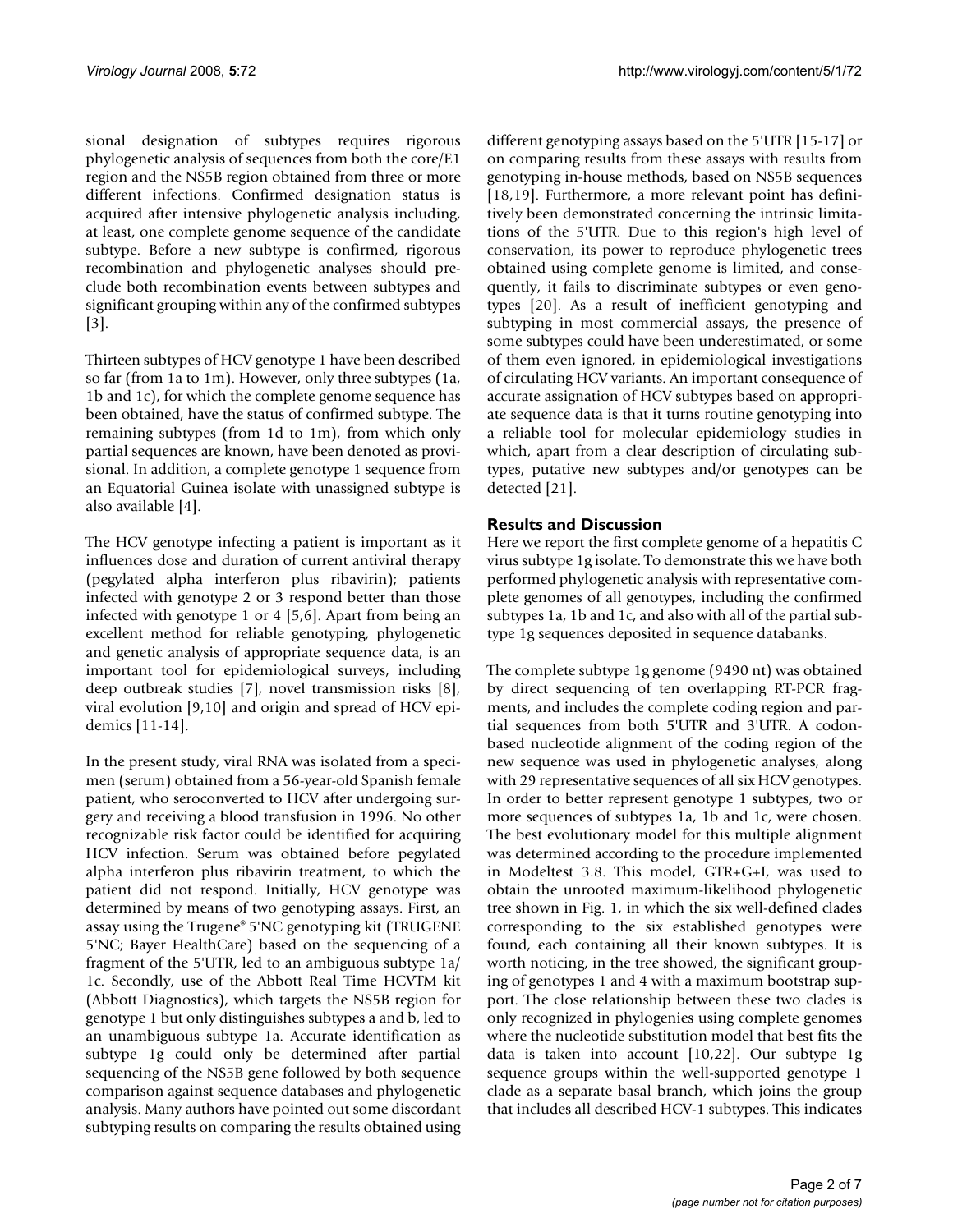

#### Figure 1

**Maximum likelihood phylogenetic tree of complete genome sequences**. Phylogenetic tree was obtained with PHYML using GTR+G+I for the new sequence and 29 complete genomes (coding region) representative of all 6 HCV genotypes. Genotype and subtype labels (in bold) are next to accession numbers. The sequence obtained in this study is underlined. Bar represents 0.1 substitutions per nucleotide position. Support value of nodes was estimated by bootstrap (1000 replicates using neighbour-joining with the maximum likelihood distance). Only values >75% are shown.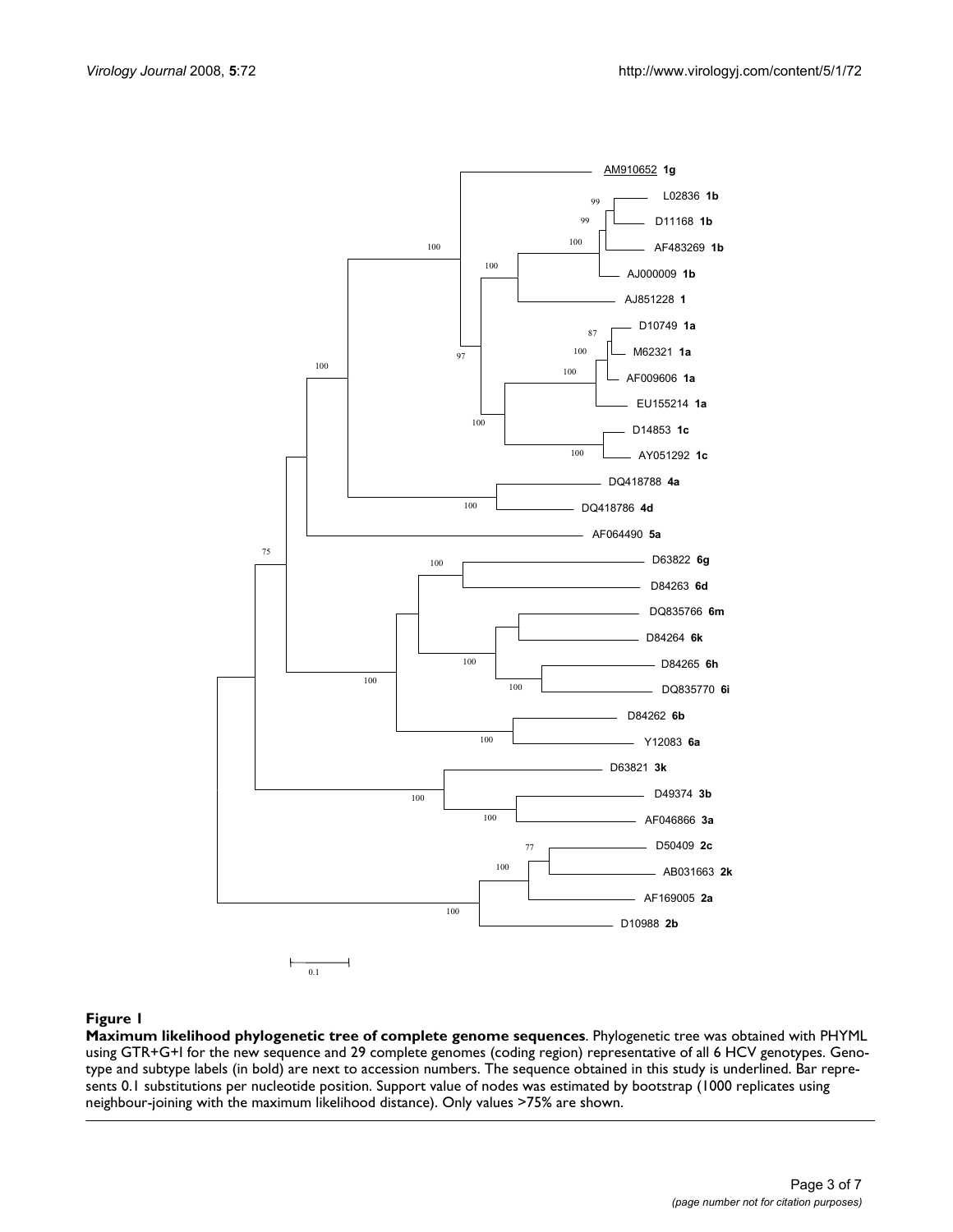that divergence of subtype 1g occurred before evolutionary divergence of subtypes 1a, 1b and 1c.

Potential recombination events between genotypes or subtype 1 genomes were investigated following two approaches and, finally, ruled out. Firstly, phylogenetic reconstructions using the same representative sequences as in Fig. 1 were performed separately for the 10 proteincoding genes (from core to NS5B). With respect to the grouping of HCV-1g within HCV-1 subtypes, all the phylogenetic trees congruently reproduced the same topology obtained from the complete genome analysis. Moreover, subtype 1g still retained its basal position with respect to the other HCV-1 sequences in topologies based on E1, E2, NS2, NS4A, NS4B and NS5A genes (data not shown). Secondly, potential recombination events using the complete sequence alignment were investigated using the RDP 3.0b03 software [[23] and references therein]. This program implements several methods to identify of recombinant sequences and recombination breakpoints. All the recombination analyses based on the complete genome alignment showed no evidence that our subtype 1g sequence had participated in recombination events (data not shown).

The mean genetic distances between genotype 1 subtypes based on 26 representative sequences of subtypes 1a, 1b, 1c, an unassigned subtype 1 and our subtype 1g sequence were calculated (Table 1). The appropriate nucleotide substitution model was determined for this genotype 1 limited codon-based nucleotide alignment as described as above. The four mean genetic distances between the HCV-1g sequence and the other subtypes fall within the highest five of all comparisons. These results, based on complete genomes, suggest that the genotype 1g sequence is the most divergent genome with respect to the rest of the HCV-1 subtypes.

Finally, we carried out phylogenetic analyses with our subtype 1g sequence and all available deposited sequences provisionally designated as subtype 1g (Fig. 2). These partial sequences, corresponding to four genomic regions (5'UTR, core, core/E1 and NS5B), were retrieved from the HCV sequence database in Los Alamos [24]. In all four analysed regions, the subtype 1g sequence described here always grouped within the sequences provisionally designated as subtype 1g. In eight cases, HCV genome from the same patient (the patient code appears in parenthesis in the corresponding trees) was partially sequenced in three different regions: 4 cases from Egypt (5'UTR, core and NS5B), 3 cases also from Egypt (5'UTR, core/E1 and NS5B) and 2 cases from Canada (5'UTR, core/E1 and NS5B). In all cases, we observed phylogenetic congruence of partial sequences of different regions obtained from the same specimen with respect to our subtype 1g sequence.

In the analyses of the NS5B region, three short deposited sequences were not included, because after nucleotide alignment the overlapping region was too short to be analysed. These three early deposited sequences, then considered subtype 1c and later assigned as subtype 1g, (Z70375, Z70392 and X88710) were obtained from sera dated between 1994 and 1995 in Germany [25] and would represent the first subtype 1g isolates detected in Europe. Although birthplace of these three patients could not be checked, the authors mentioned that some patients participating in the study had recently emigrated from Egypt and Sudan. The phylogenetic tree obtained using the NS5B region also includes 2 sequences from Lebanon [26], deposited in 1993 as subtype 1c and later assigned to subtype 1g (in fact, the two first subtype 1g sequences detected worldwide). The tree also includes one sequence from a Sudanese individual, detected in a study of unpaid blood donors in the Netherlands [27]. Interestingly, the patient in our study was born and resided in Spain, which is evidence of local transmission of subtype 1g.

# **Conclusion**

In summary, we have determined the complete genome sequence of an HCV-1g isolate, we have verified its grouping within HCV-1 and differentiation from other subtypes

|                                                                | subtype la     | subtype Ib     | subtype Ic     | Unassigned subtype 1 | subtype Ig     |
|----------------------------------------------------------------|----------------|----------------|----------------|----------------------|----------------|
| subtype $Ia(n = 10)$                                           |                | 0.021          | 0.019          | 0.013                | 0.018          |
| subtype $Ib(n = 12)$<br>subtype $lc$ (n = 2)                   | 0.690<br>0.563 | 0.715          | 0.019          | 0.014<br>0.006       | 0.012<br>0.022 |
| <b>Unassigned subtype 1</b> ( $n = 1$ )<br>subtype $lg(n = 1)$ | 0.627<br>0.709 | 0.480<br>0.726 | 0.656<br>0.729 | 0.711                | <b>NA</b>      |

NA, not applicable.

Mean genetic distances (lower-left matrix) among the HCV subtype 1g and representative sequences from subtypes 1a, 1b, 1c and an unassigned subtype 1 sequence. A codon-based nucleotide alignment containing the polyprotein of 26 complete genomes (9066 nucleotides) was used for distance estimates. Standard deviations are indicated in the upper-right matrix. Distance model was GTR+I+G with assumed proportion of invariable sites of 0.42 and a shape parameter (alpha) of 1.02 for the gamma distribution of substitution rates at variable sites. The number of sequences included in each subtype group is indicated in parenthesis.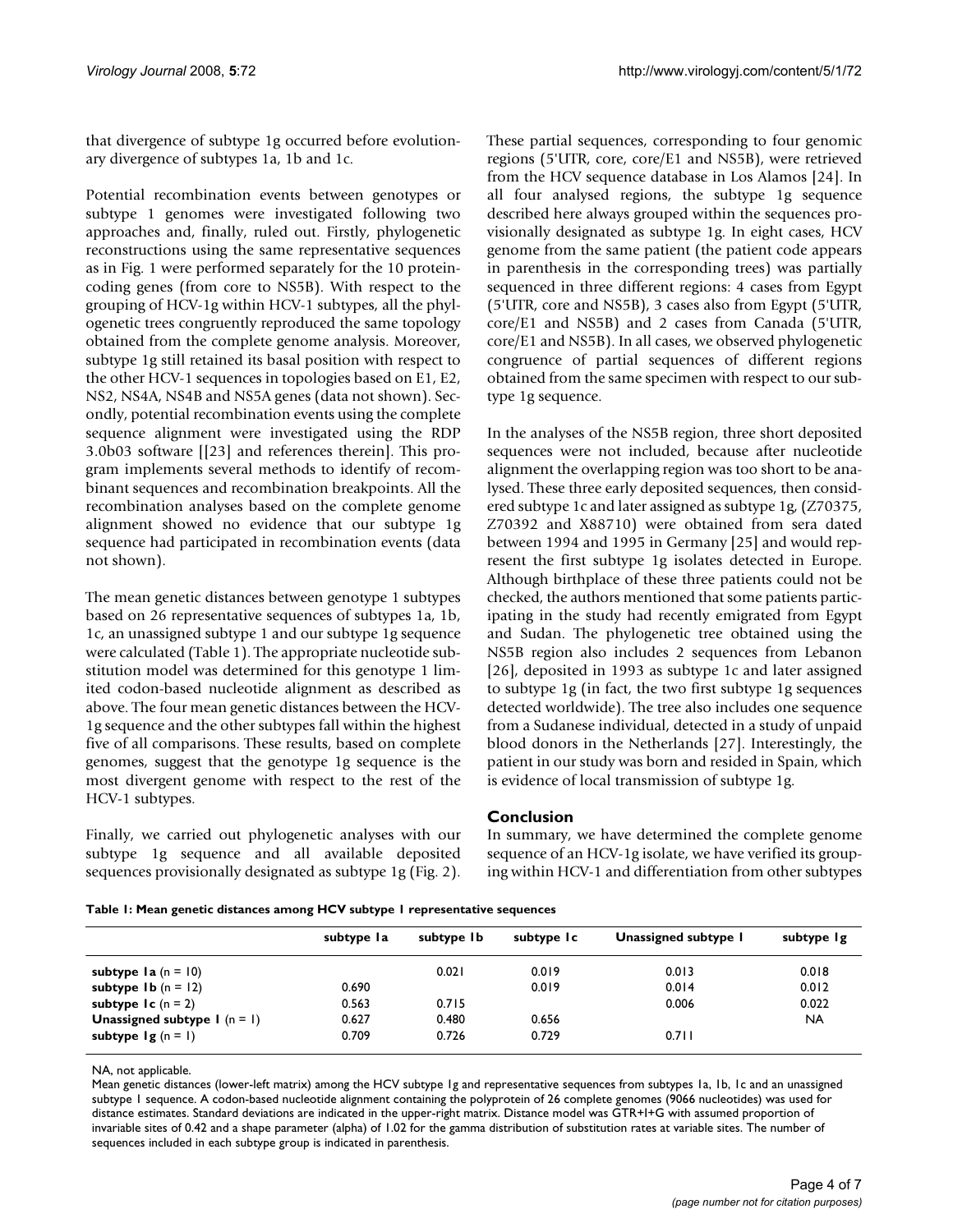

#### Figure 2

**Maximum likelihood phylogenetic trees including partial HCV-1g sequences**. Four regions were studied (a) 5'UTR, (b) core, (c) E1 and (d) NS5B. Only genotype 1 clade is shown. Support value of nodes was estimated by bootstrap (1000 replicates using neighbour joining with maximum likelihood distance). Only values >75% are shown. Bar represents in each case number of substitutions per nucleotide position. Patient code label (in parenthesis), genotype and subtype labels (in bold) are next to accession numbers. The sequence obtained in this study is underlined. Country names are CA, Canada; EG, Egypt; ES, Spain; LB, Lebanon and SD, Sudan.

of this group by rigorous phylogenetic analyses, we have verified that this genome does not result from recombination events and that it is the most basal subtype among those belonging to HCV-1 for which a complete genome sequence is currently available. Taking this into account, we propose changing the status of subtype 1g from proposed to confirmed subtype.

#### **Methods**

#### *Viral purification, RT-PCR and sequencing*

Viral RNA was extracted from 200 μl of serum using High Pure Viral RNA Kit (Roche). Retrotranscription of viral RNA was performed in a final volume of 20 μl containing 10 μl of eluted RNA, 4 μl retrotranscription buffer, 500 μM of each dNTP, either 0.5 μg of random hexadeoxynucleotides (Promega) or 1 μM antigenomic sense primer, 100 U of M-MLV reverse transcriptase (Promega) and 20 U of rRNasin® Ribonuclease Inhibitor (Promega). The mixture was incubated at 42°C for 60 min, followed by 3 min at 95°C. Table showed in additional file 1, lists the oligonucleotide primers used to obtain and/or sequence the overlapping RT-PCR products, which covered almost the whole genome. Primers denoted with "g" or "a" indicate genomic or antigenomic sense, respectively. Primers named with "h" refer to primers used in first round PCR followed by a hemi-nested PCR. Sequence primers named with "R" were directly designed from our sequence of subtype 1g. The genome was covered by 10 overlapping fragments using primer pairs: H28g-COA1a, COS2g-E1E2a, E1E2A2g-NS1a, NS1g2R-NS3a3, NS3g2R-305a2R, 1503g-577a, 5600gR-NS5a2R, KUg2-NS5B1a, NS5B1g-1279a, 1327gR-3utra2. When necessary, additional PCR fragments were also obtained by using combinations of the primers listed in additional file 1.

First round and hemi-nested amplifications were performed in a 50 μl volume containing either 5 μl of the RT product (in the case of first round PCR) or 1 μl of the first round PCR product (in the case of hemi-nested PCR), 5 μl of 10× PCR buffer, 100 μM of each dNTP, 200 nM of the genomic sense primer, 200 nM of the antigenomic sense primer and 5 U of Taq DNA Polymerase (Amersham). All PCRs were performed in a GeneAmp® PCR system 2700 (Applied Biosystems) thermal cycler with the following profile: 95°C for 2 min, then 35 cycles at 95°C for 30 sec, 50–65°C (depending on the primers used) for 30 sec and 72°C for 3 min, and a final extension at 72°C for 10 min.

Amplified products were purified with High Pure PCR Products Purification Kit (Roche). These purified DNAs were sequenced using the ABI PRISM BigDye Terminator Cycle Sequencing Ready Reaction Kit v 3.1 in a 3700 automated sequencer (Applied Biosystems). Sequencing primers are also listed in additional file 1. Chromatogram files were assembled, verified and edited using the Staden Package [28]. The newly characterised sequence has been deposited in EMBL with accession number [AM910652.](http://www.ebi.ac.uk/cgi-bin/dbfetch?AM910652)

#### *Phylogenetic reconstructions and genetic distances*

Two sets of nucleotide sequences were analysed: one corresponding to the complete polyprotein (Fig. 1) and the other corresponding to all sequences provisionally designed as subtype 1g and deposited at the HCV sequence database in Los Alamos [24] (Fig. 2). In the first set, the nucleotide sequence coding for the polyprotein (Fig. 1) was included in phylogenetic reconstructions along with 29 homologous complete genome sequences representative of the main HCV genotypes and subtypes (see accession numbers, genotypes and subtypes in Fig.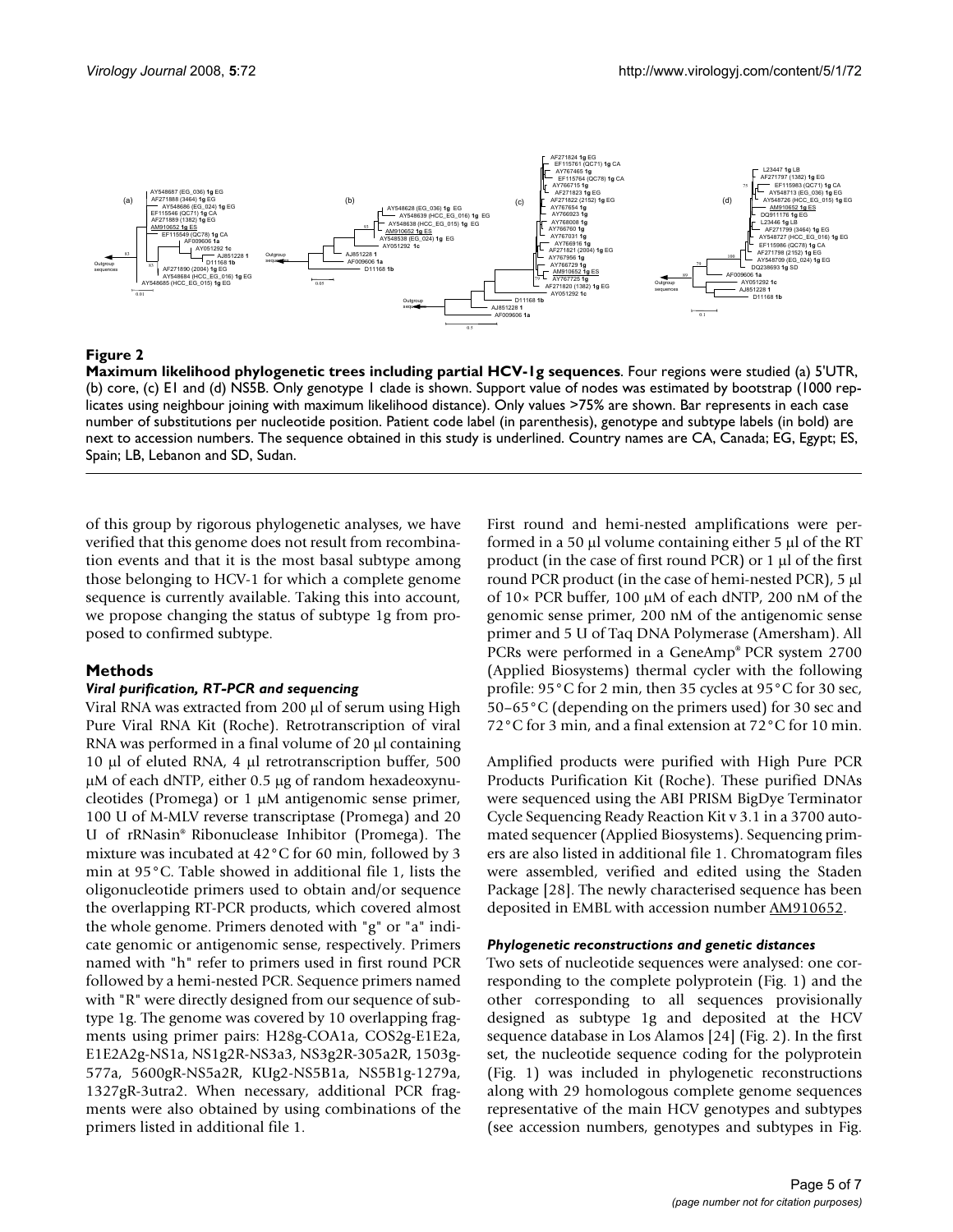1). Selected sequences fulfil the condition of containing less than 15 ambiguities. In the second set, partial sequences belonging to four regions of HCV genome (5'UTR, core, core/E1 and NS5B) were analysed separately along with the corresponding homologous fragment of our subtype 1g complete genome. Alignments of partial sequences of HCV-1g used in phylogenetic reconstructions included (number of nucleotides in parenthesis): nine 5'UTR sequences (186 nt), four core sequences (217 nt), eighteen core/E1 sequences (220 nt) and thirteen NS5B sequences (222 nt). (see accession numbers, specimen name, and subtypes in Fig. 2). In addition, representative sequences used in the complete genome analysis for subtypes 2a, 3a, 4a, 5a and 6a (Fig. 1) and referred as outgroup were also included in the phylogenetic analyses.

ClustalW [29] implemented in MEGA version 4 [30] was used to obtain a multiple alignment of the corresponding amino acid sequences from which a codon-based nucleotide alignment was derived, except for the 5'UTR alignment. All phylogenetic trees were constructed by maximum likelihood in PHYML with the nucleotide substitution model that best fit the data according to Akaike Information Criterion (AIC) [31] for which we used the procedure implemented in Modeltest 3.8 [32]. The robustness of the tree topology was assessed by bootstrap analysis with 1000 replicates implemented in PHYML [33].

Estimates of mean distances between subtypes of HCV genotype 1 and between these and the new subtype 1g sequence were obtained with the maximum likelihood distance (see above) with PAUP\*4.0b10 [34]. For this, we used 26 complete genomes from EMBL: our sequence for subtype 1g [EMBL: [AM910652\]](http://www.ebi.ac.uk/cgi-bin/dbfetch?AM910652), ten sequences representing subtype 1a [EMBL: [D10749](http://www.ebi.ac.uk/cgi-bin/dbfetch?D10749), EMBL: [M62321,](http://www.ebi.ac.uk/cgi-bin/dbfetch?M62321) EMBL: [M67463,](http://www.ebi.ac.uk/cgi-bin/dbfetch?M67463) EMBL: [AF009606,](http://www.ebi.ac.uk/cgi-bin/dbfetch?AF009606) EMBL: [AF011751](http://www.ebi.ac.uk/cgi-bin/dbfetch?AF011751), EMBL: [AF011752,](http://www.ebi.ac.uk/cgi-bin/dbfetch?AF011752) EMBL: [AF290978](http://www.ebi.ac.uk/cgi-bin/dbfetch?AF290978), EMBL: [AF271632](http://www.ebi.ac.uk/cgi-bin/dbfetch?AF271632), EMBL: [AJ278830,](http://www.ebi.ac.uk/cgi-bin/dbfetch?AJ278830) EMBL: [EU155214](http://www.ebi.ac.uk/cgi-bin/dbfetch?EU155214)], twelve sequences for subtype 1b [EMBL: [D11168,](http://www.ebi.ac.uk/cgi-bin/dbfetch?D11168) EMBL: [D14484,](http://www.ebi.ac.uk/cgi-bin/dbfetch?D14484) EMBL: [D45172,](http://www.ebi.ac.uk/cgi-bin/dbfetch?D45172) EMBL: [L02836,](http://www.ebi.ac.uk/cgi-bin/dbfetch?L02836) EMBL: [AB080299](http://www.ebi.ac.uk/cgi-bin/dbfetch?AB080299), EMBL: [AB016785,](http://www.ebi.ac.uk/cgi-bin/dbfetch?AB016785) EMBL: [AB049095,](http://www.ebi.ac.uk/cgi-bin/dbfetch?AB049095) EMBL: [AF139594](http://www.ebi.ac.uk/cgi-bin/dbfetch?AF139594), EMBL: [AF165048,](http://www.ebi.ac.uk/cgi-bin/dbfetch?AF165048) EMBL: [AF333324,](http://www.ebi.ac.uk/cgi-bin/dbfetch?AF333324) EMBL: [AJ000009](http://www.ebi.ac.uk/cgi-bin/dbfetch?AJ000009), EMBL: [AY045702\)](http://www.ebi.ac.uk/cgi-bin/dbfetch?AY045702), two sequences for subtype 1c [EMBL: [D14853](http://www.ebi.ac.uk/cgi-bin/dbfetch?D14853), EMBL: [AY051292](http://www.ebi.ac.uk/cgi-bin/dbfetch?AY051292)] and one sequence that corresponds to an unassigned subtype 1 [EMBL: [AJ851228](http://www.ebi.ac.uk/cgi-bin/dbfetch?AJ851228)].

### **Competing interests**

The authors declare that they have no competing interests.

### **Authors' contributions**

MAB, VS, and EM co-conceived, designed and coordinated the study, participated in the molecular studies, sequence alignment, phylogenetic and genetic analyses, interpreted data, and co-drafted the manuscript; AB and VA performed the clinical work, recruitment of the patient, procurement of specimens and participated in proofreading of the manuscript; FG-C coordinated the study, interpreted data, co-performed phylogenetic and genetic analyses and participated in proofreading of the manuscript. All authors read and approved the final manuscript

# **Additional material**

### **Additional file 1**

*Oligonucleotide primers used for amplification and sequencing. List of oligonucleotide primers including name, sequence, position and sense.* Click here for file [\[http://www.biomedcentral.com/content/supplementary/1743-](http://www.biomedcentral.com/content/supplementary/1743-422X-5-72-S1.doc) 422X-5-72-S1.doc]

## **Acknowledgements**

This work is supported by Conselleria de Sanitat i Consum, Generalitat Valenciana (Spain) and project BFU2005-00503 from Ministerio de Educación y Ciencia (Spain).

This work is also partially supported by grant PI051131 from Instituto de Salud Carlos III-Fondo de Investigaciones Sanitarias, grant CD05/00258 (EM) (contratos postdoctorales de perfeccionamiento) from the Ministerio de Sanidad y Consumo, within the Plan Nacional de Investigación científica, Desarrollo e Innovación Tecnológica (I+D+I); and by grant 2007FIC00550 (VS) from Comissionat per a Universitats i Recerca del Departament d'Innovació, Universitats i Empresa de la Generalitat de Catalunya i del Fons Social Europeu (Spain).

### **References**

- 1. WHO: **[Hepatitis C global prevalence \(update\).](http://www.ncbi.nlm.nih.gov/entrez/query.fcgi?cmd=Retrieve&db=PubMed&dopt=Abstract&list_uids=17521524)** *Weekly Epidemiological Record* 1999, **49:**425-427.
- 2. Robertson B, Myers G, Howard C, Brettin T, Bukh J, Gaschen B, Gojobori T, Maertens G, Mizokami M, Nainan O, Netesov S, Nishioka K, Shin-I T, Simmonds P, Smith D, Stuyver L, Weiner A: **[Classifica](http://www.ncbi.nlm.nih.gov/entrez/query.fcgi?cmd=Retrieve&db=PubMed&dopt=Abstract&list_uids=9930205)[tion, nomenclature, and database development for hepatitis](http://www.ncbi.nlm.nih.gov/entrez/query.fcgi?cmd=Retrieve&db=PubMed&dopt=Abstract&list_uids=9930205) C virus (HCV) and related viruses: proposals for standardiza[tion.](http://www.ncbi.nlm.nih.gov/entrez/query.fcgi?cmd=Retrieve&db=PubMed&dopt=Abstract&list_uids=9930205)** *Arch Virol* 1998, **143:**2493-2503.
- 3. Simmonds P, Bukh J, Combet C, Deleage G, Enomoto N, Feinstone S, Halfon P, Inchauspe G, Kuiken C, Maertens G, Mizokami M, Murphy DG, Okamoto H, Pawlotsky JM, Penin F, Sablon E, Shin-I T, Stuyver LJ, Thiel HJ, Viazov S, Weiner AJ, Widell A: **[Consensus proposals](http://www.ncbi.nlm.nih.gov/entrez/query.fcgi?cmd=Retrieve&db=PubMed&dopt=Abstract&list_uids=16149085) [for a unified system of nomenclature of hepatitis C virus gen](http://www.ncbi.nlm.nih.gov/entrez/query.fcgi?cmd=Retrieve&db=PubMed&dopt=Abstract&list_uids=16149085)[otypes.](http://www.ncbi.nlm.nih.gov/entrez/query.fcgi?cmd=Retrieve&db=PubMed&dopt=Abstract&list_uids=16149085)** *Hepatology* 2005, **42:**962-973.
- 4. Bracho MA, Carrillo-Cruz FY, Ortega E, Moya A, González-Candelas F: **[A new subtype of hepatitis C virus genotype 1: complete](http://www.ncbi.nlm.nih.gov/entrez/query.fcgi?cmd=Retrieve&db=PubMed&dopt=Abstract&list_uids=16690936) [genome and phylogenetic relationships of an Equatorial](http://www.ncbi.nlm.nih.gov/entrez/query.fcgi?cmd=Retrieve&db=PubMed&dopt=Abstract&list_uids=16690936) [Guinea isolate.](http://www.ncbi.nlm.nih.gov/entrez/query.fcgi?cmd=Retrieve&db=PubMed&dopt=Abstract&list_uids=16690936)** *J Gen Virol* 2006, **87:**1697-1702.
- 5. Carrat F, Bani-Sadr F, Pol S, Rosenthal E, Lunel-Fabiani F, Benzekri A, Morand P, Goujard C, Pialoux G, Piroth L, Salmon-Céron D, Degott C, Cacoub P, Perronne C, ANRS HCO2 RIBAVIC Study Team: **[Pegylated interferon alfa-2b vs standard interferon alfa-2b,](http://www.ncbi.nlm.nih.gov/entrez/query.fcgi?cmd=Retrieve&db=PubMed&dopt=Abstract&list_uids=15598915) plus ribavirin, for chronic hepatitis C in HIV-infected [patients: a randomized controlled trial.](http://www.ncbi.nlm.nih.gov/entrez/query.fcgi?cmd=Retrieve&db=PubMed&dopt=Abstract&list_uids=15598915)** *JAMA* 2004, **292:**2839-2848.
- 6. Heathcote EJ: **Antiviral therapy: chronic hepatitis C.** *J Viral Hepat* 2007:82-88.
- 7. Wróbel B, Torres-Puente M, Jiménez N, Bracho MA, García-Robles I, Moya A, González-Candelas F: **[Analysis of the overdispersed](http://www.ncbi.nlm.nih.gov/entrez/query.fcgi?cmd=Retrieve&db=PubMed&dopt=Abstract&list_uids=16585120) [clock in the short-term evolution of hepatitis C virus: Using](http://www.ncbi.nlm.nih.gov/entrez/query.fcgi?cmd=Retrieve&db=PubMed&dopt=Abstract&list_uids=16585120) the E1/E2 gene sequences to infer infection dates in a single [source outbreak.](http://www.ncbi.nlm.nih.gov/entrez/query.fcgi?cmd=Retrieve&db=PubMed&dopt=Abstract&list_uids=16585120)** *Mol Biol Evol* 2006, **23:**1242-1253.